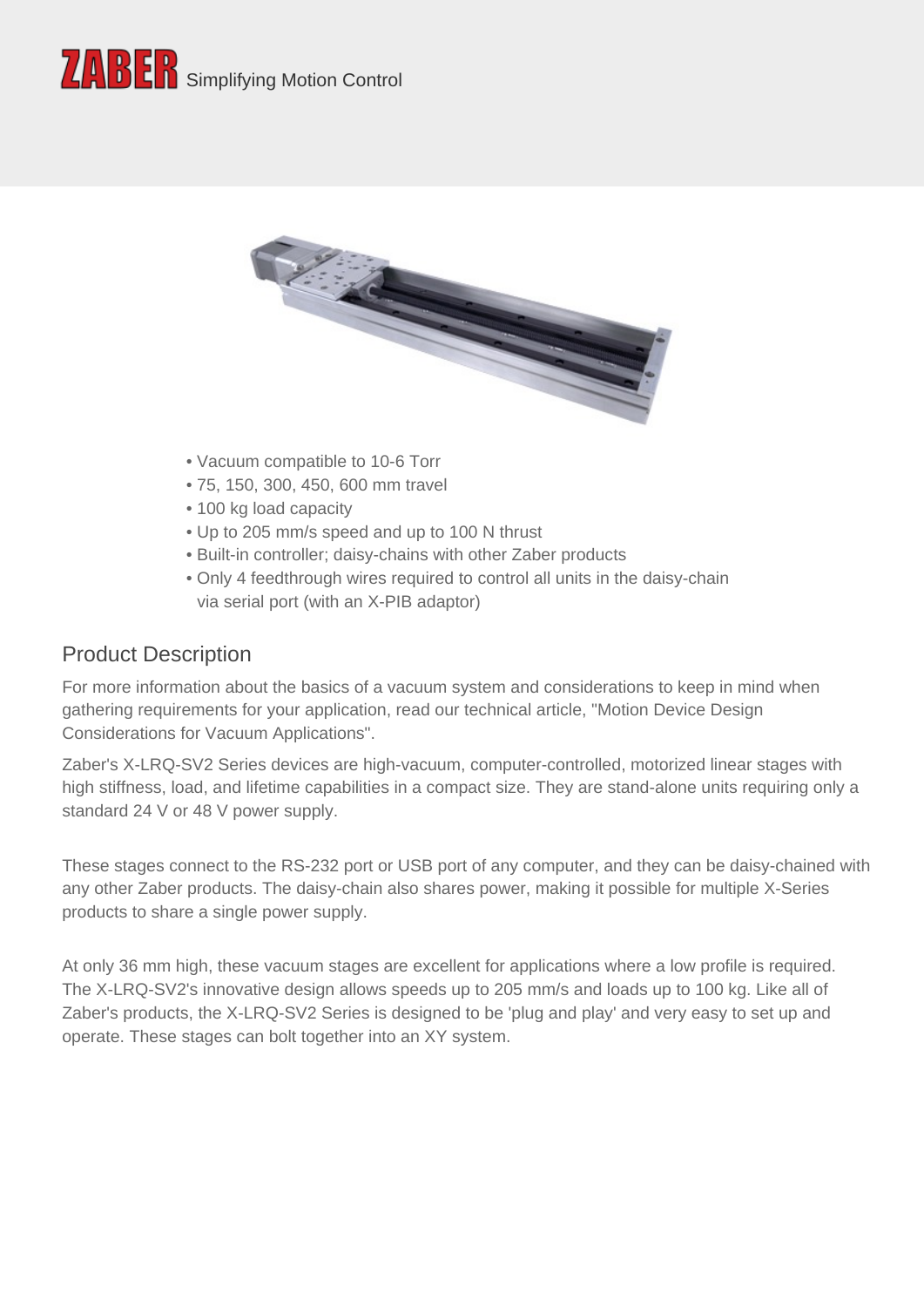#### Dimension Drawings

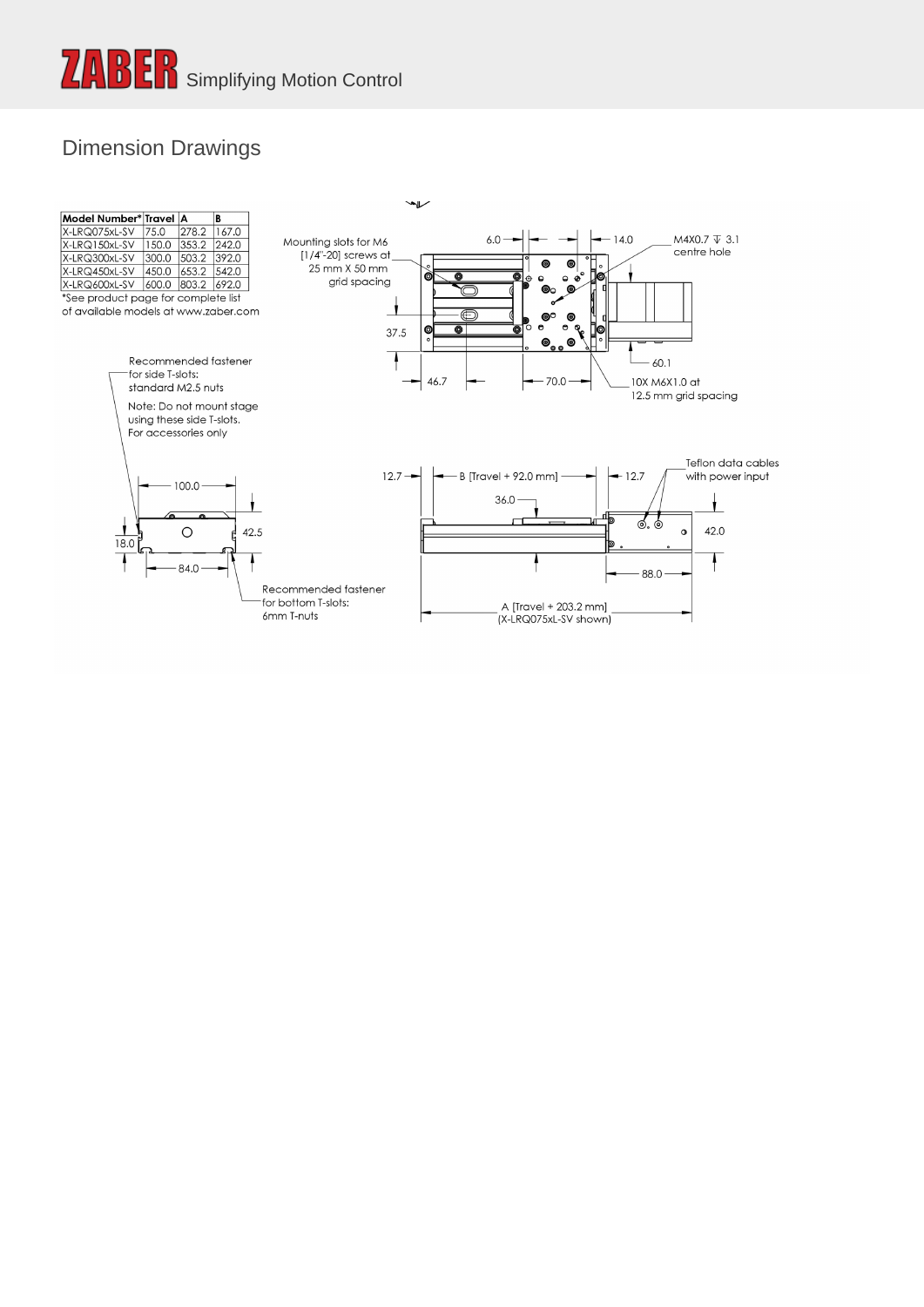## Product Specifications

| <b>Specification</b>                | <b>Value</b>                          | <b>Alternate Unit</b> |
|-------------------------------------|---------------------------------------|-----------------------|
| Microstep Size (Default Resolution) | 0.49609375 µm                         |                       |
| <b>Built-in Controller</b>          | Yes                                   |                       |
| <b>Travel Range</b>                 | 75 mm                                 | 2.953 "               |
| Accuracy (unidirectional)           | $15 \mu m$                            | $0.000591$ "          |
| Repeatability                       | $< 2.5 \mu m$                         | $<0.000098$ "         |
| <b>Backlash</b>                     | $< 21 \mu m$                          | $<0.000827$ "         |
| Maximum Speed                       | $205$ mm/s                            | 8.071 "/s             |
| Minimum Speed                       | $0.000303$ mm/s                       | $0.000012$ "/s        |
| <b>Speed Resolution</b>             | $0.000303$ mm/s                       | $0.000012$ "/s        |
| Peak Thrust                         | 60 N                                  | 13.5 lb               |
| <b>Communication Interface</b>      | RS-232                                |                       |
| <b>Communication Protocol</b>       | Zaber ASCII (Default), Zaber Binary   |                       |
| Maximum Centered Load               | 1000 N                                | 224.3 lb              |
| Maximum Cantilever Load             | 3000 N"Å c m                          | 4, 248.4 oz"Åin       |
| Guide Type                          | Recirculating Ball Linear Guide       |                       |
| <b>Vertical Runout</b>              | $<$ 190 $\mu$ m                       | $< 0.007480$ "        |
| <b>Horizontal Runout</b>            | $<$ 31 $\mu$ m                        | $< 0.001220$ "        |
| Pitch                               | $0.034^\circ$                         | $0.593$ mrad          |
| Roll                                | $0.015^{\circ}$                       | $0.262$ mrad          |
| Yaw                                 | $0.044^\circ$                         | 0.768 mrad            |
| Maximum Current Draw                | 1200 mA                               |                       |
| Power Supply                        | 24-48 VDC                             |                       |
| Power Plug                          | None, use X-PIB                       |                       |
| <b>Linear Motion Per Motor Rev</b>  | 6.35 mm                               | $0.250$ "             |
| Motor Steps Per Rev                 | 200                                   |                       |
| Motor Type                          | Stepper (2 phase)                     |                       |
| <b>Motor Rated Current</b>          | 2100 mA/phase                         |                       |
| Inductance                          | 2.8 mH/phase                          |                       |
| <b>Default Resolution</b>           | $1/64$ of a step                      |                       |
| Data Cable Connection               | Teflon flying leads with M8 4 pin M/F |                       |
| Mechanical Drive System             | Precision lead screw                  |                       |
| Limit or Home Sensing               | Magnetic home sensor                  |                       |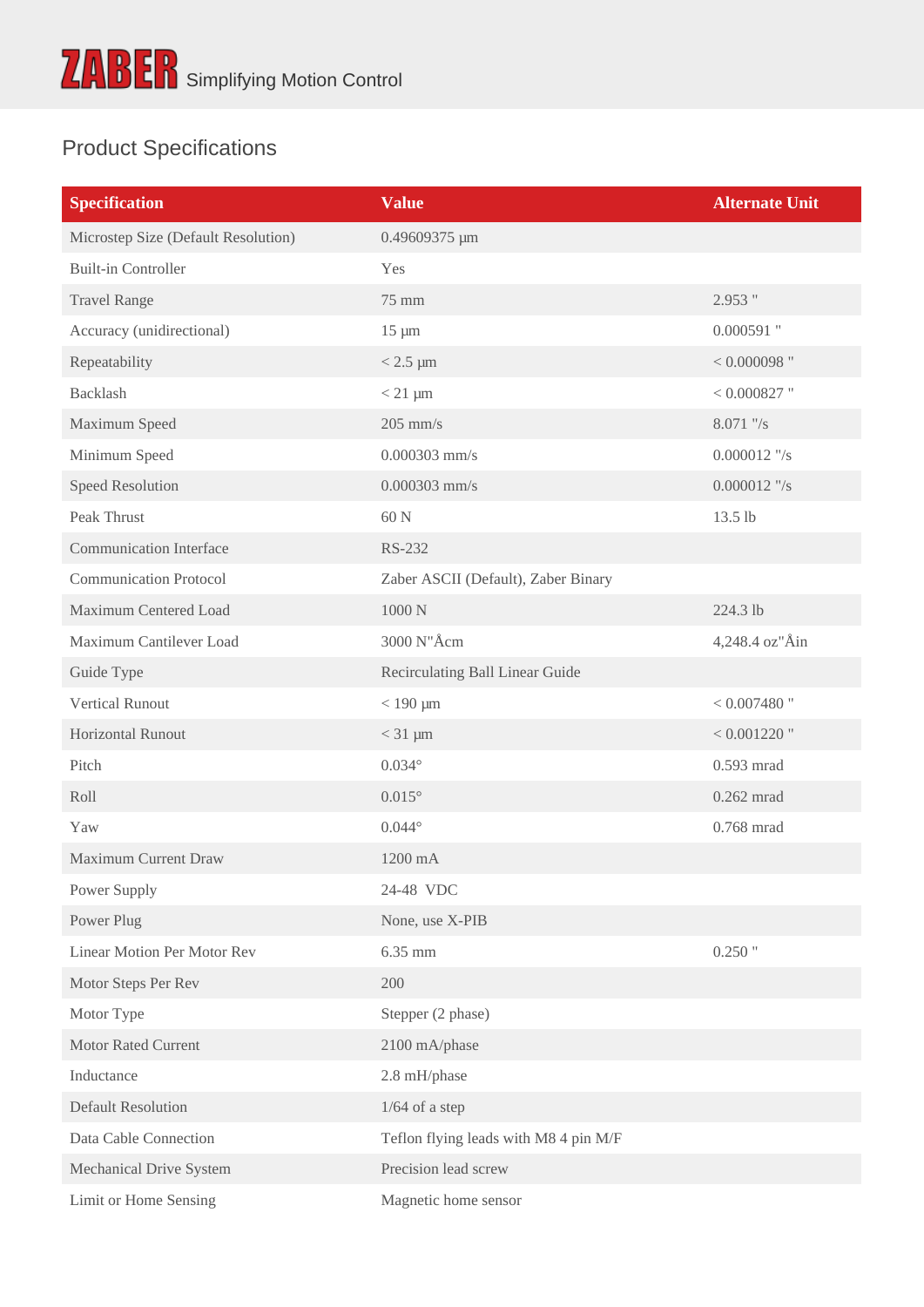# ZABER Simplifying Motion Control

| <b>Specification</b>               | <b>Value</b>             | <b>Alternate Unit</b>     |
|------------------------------------|--------------------------|---------------------------|
| Axes of Motion                     |                          |                           |
| <b>LED</b> Indicators              | Yes                      |                           |
| Mounting Interface                 | M6 and M3 threaded holes |                           |
| Vacuum Compatible                  | High vacuum (10-6 Torr)  |                           |
| <b>Operating Temperature Range</b> | 0 to 50 $^{\circ}$ C     |                           |
| RoHS Compliant                     | Yes                      |                           |
| CE Compliant                       | Yes                      |                           |
| Stiffness in Pitch                 | 640 N'Å m/ $^{\circ}$    | $2.7~\mu$ r a d $/$ N"Å m |
| Stiffness in Roll                  | $1850$ N"Å m/ $^{\circ}$ | 9 $\mu$ rad/N"Åm          |
| Stiffness in Yaw                   | 665 N'Å m/ $^{\circ}$    | $26 \mu$ rad/N"Åm         |
| Weight                             | $2.27 \text{ kg}$        | $5.004$ lb                |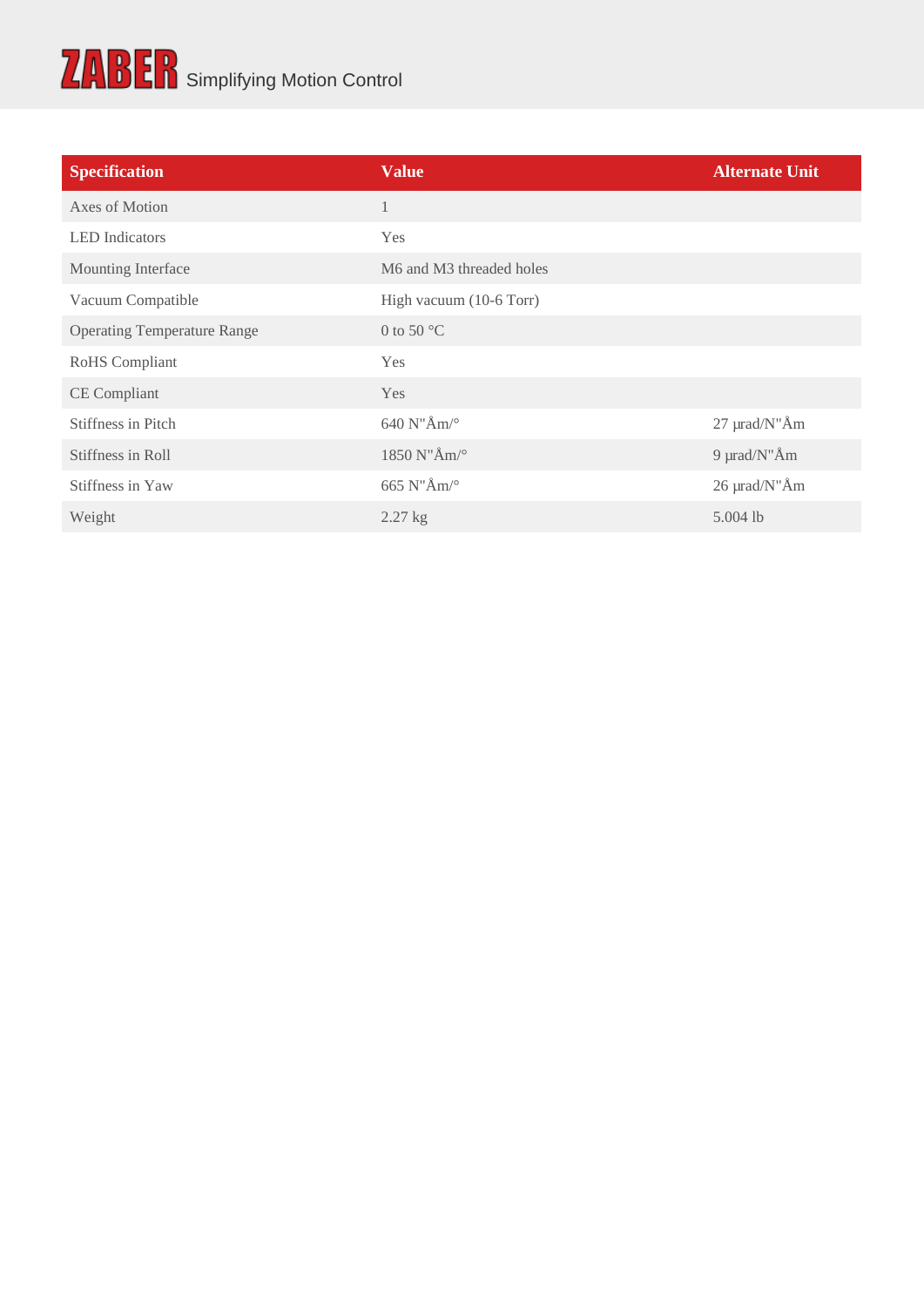

### Specification Charts



**Thrust Speed Performance** 





Speed (mm/s)